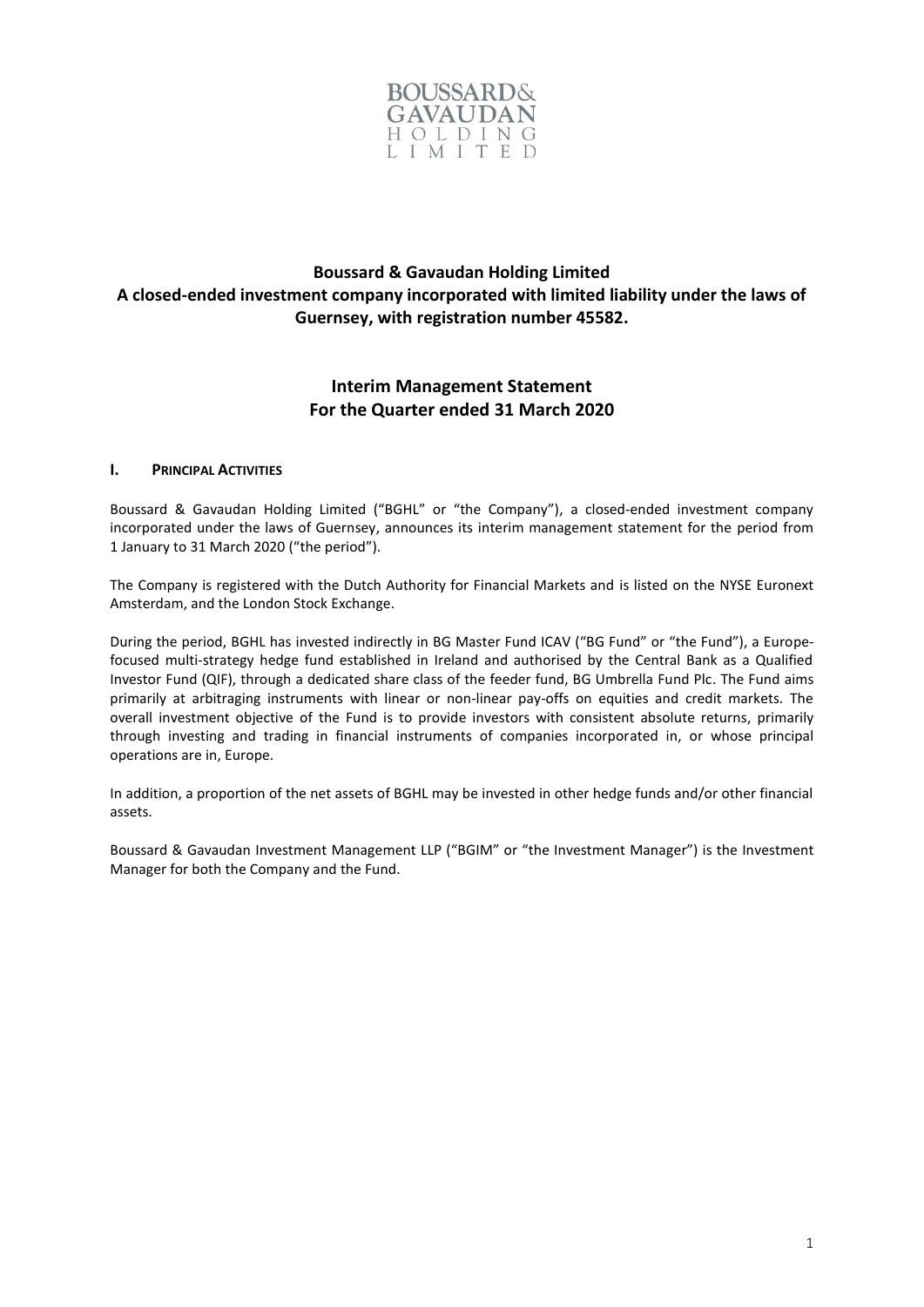# **II. HIGHLIGHTS**

|                                        | 31-Mar-20  | 31-Dec-19  |
|----------------------------------------|------------|------------|
| Assets under management $(\epsilon m)$ | 316        | 349        |
| Market capitalisation $(\epsilon m)$   | 215        | 274        |
| Shares outstanding                     | 14,797,211 | 15,203,220 |

|             | <b>NAV per Share</b> |          | Share price*      |                 | <b>Discount to NAV</b> |                 |
|-------------|----------------------|----------|-------------------|-----------------|------------------------|-----------------|
|             | $\epsilon$ shares    | £ shares | $\epsilon$ shares | <b>£</b> shares | $\epsilon$ shares      | <b>f</b> shares |
| 31-Mar-20   | € 21.34              | £19.01   | € 14.60           | £11.50          | $-31.59%$              | $-39.50%$       |
| 31-Dec-19   | € 22.90              | £20.64   | € 18.00           | £15.60          | $-21.40\%$             | $-24.41%$       |
| Performance | $-6.80%$             | $-7.88%$ | $-18.89%$         | $-26.28%$       |                        |                 |

*\* Amsterdam (AEX) market close for the Euro Share and London (LSE) market close for the Sterling share*

# **III. PERFORMANCE**

From 1 January to 31 March 2020, European markets dropped dramatically with the Eurostoxx 50 down -25.6% for the first quarter on the back of the Coronavirus outbreak. VStoxx finished March significantly up at 48.6%, up from 14.0% and iTraxx Crossover S32 ended the month at 552bps (345bps wider on the quarter). BGHL had an initially strong start to the quarter with a number of idiosyncratic positions generating solid returns, however the NAV return for the year turned negative in March as unprecedented market moves significantly impacted the mark-to-market on a number of positions. Against this backdrop, BGHL NAV returned -6.80% over the quarter. This notwithstanding, the material market falls have created a number of very significant dislocations and the Investment manager has taken the opportunity to add existing and new opportunities as the crisis evolved, as outlined below.

As of 1 April 2020, 96.48% of BGHL net asset value is invested in BG Fund. BGHL has a maximum exposure limit to BG Fund of 110%. The remaining 3.52% of BGHL net asset value is made up of a direct investment and cash.

#### **1. BG Fund**

#### **1.1. Volatility strategies**

#### *Mandatory Convertible Bond Arbitrage*

Mandatory convertible bonds contributed slightly negatively this quarter. Flows were limited and liquidity was challenging. Valuations drifted slightly lower overall. The Investment Manager expects these small negative moves to reverse as the positions pull to maturity. There were no primary market issues during the period.

#### *Convertible Bond Arbitrage*

Convertible bond contribution (excl. mandatories) to the performance was slightly negative. The CB inventory has been small for a number of years now due to the limited range of specific arbitrage opportunities.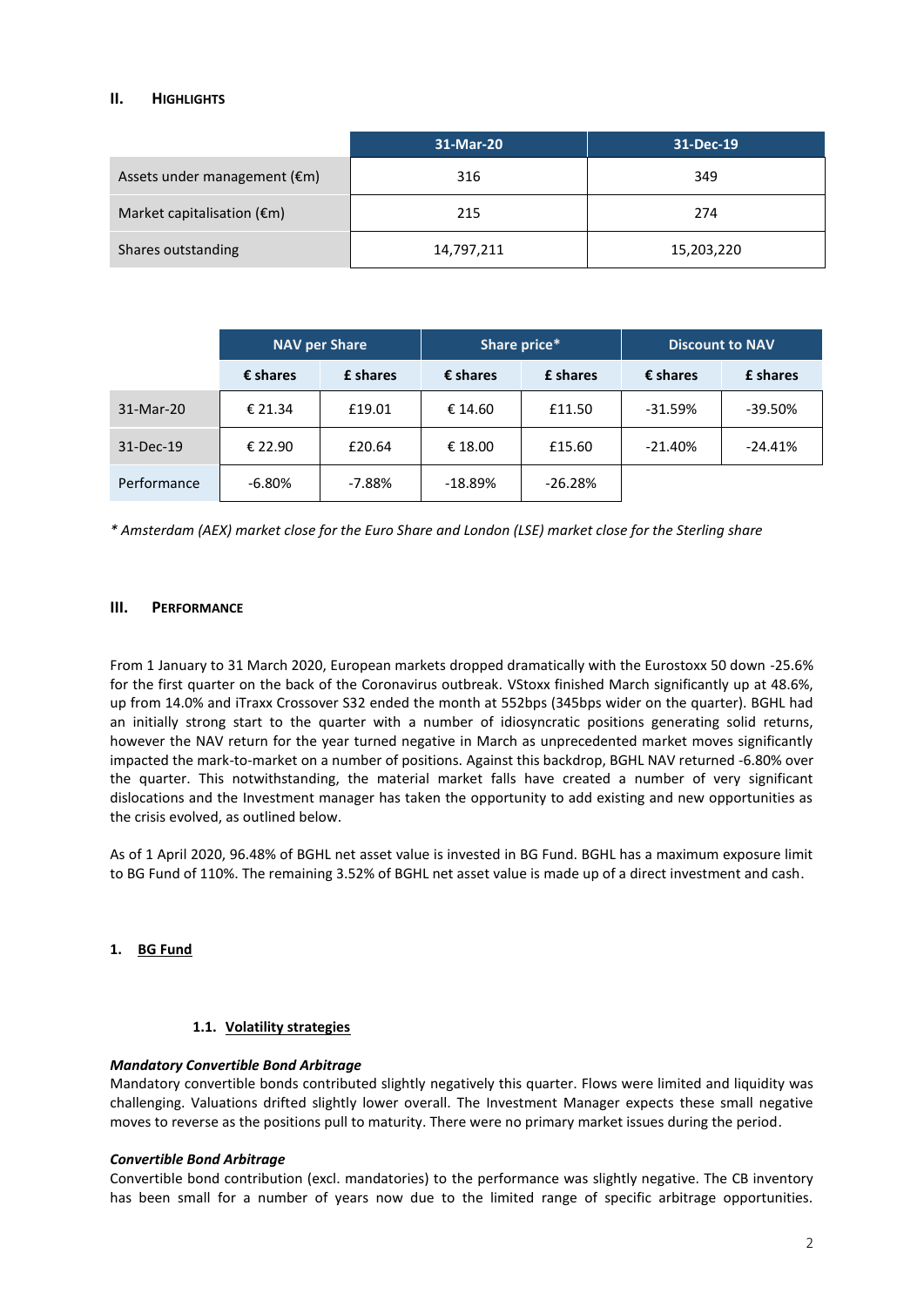Consequently the impact from CB's was relatively minor despite the fact that convertible bond valuations cheapened significantly. With a number of forced sellers in the market, multiple opportunities have appeared and the Investment Manager is now starting to deploy more capital into the strategy.

# *Volatility Trading*

Volatility strategies contributed positively during the market turmoil where both implied and realised volatility jumped significantly higher across all asset classes. The Investment Manager took a cautious approach as volatility started to rise, growing positive convexity, buying additional gamma and avoiding holding positive carry positions. The Investment Manager is continuing to carefully monitor the volatility space and actively trade new opportunities as they arise.

# *Warrant Trading*

Warrant arbitrage contributed slightly positively this quarter.

# **1.2. Equity Strategies**

Equity strategies were the main detractor to performance for the quarter. The largest losses occurred in risk arbitrage and value-with-catalyst positions. More painful than the equity market decline itself were the market dynamics and dislocation caused by other investment funds who were forced to liquidate and de-risk positions. In the value-with-catalyst sub-strategy particularly, many stocks sold off disproportionately, with indiscriminate selling. Important to note is that BG was at no point a forced seller of positions – to the contrary, the fund took advantage of the solid capital position to add selectively on key convictions during the stress.

# **1.3. Credit Strategies**

#### *Capital Structure Arbitrage*

Capital Structure Arbitrage was flat this period. The Investment Manager did not add new positions.

#### *Credit Long / Short*

Credit long / short had a negative contribution. After a strong market at the beginning of the year, credit markets sold off in March alongside other risk assets. As clarity emerged from central banks on their proposed buying programmes this helped the market to stabilise. The Investment Manager has used the market sell off to reduce the short strategies, especially in indices, and has actively been adding to highest conviction positions where opportunities arise.

#### *Credit Special Situations*

Credit special situations contributed negatively this period, with the mark-to-market loss spread across the fund's positions. Here again, the investment manager has been actively adding to highest conviction positions.

# **1.4. Trading**

Trading contributed positively mainly thanks to Equity Quantitative Trading, Systematic Trend Following and, to a lesser extent, to Macro Trading.

# **2. Investments Other Than BG Fund**

The contribution of this investment was almost flat on the period.

#### **Rasaland Investors ("RLI")**

RLI is a Malta-based holding company structured as a private equity fund in terms of fees and organisation and managed by BK Partners. RLI is dedicated to investing in land, hotels and high-end resort developments in Mexico. RLI main asset is a majority interest in ACTUR its private subsidiary. ACTUR's other shareholders are Mexican public institutions. ACTUR owns land developing assets and a minority interest in the publicly-traded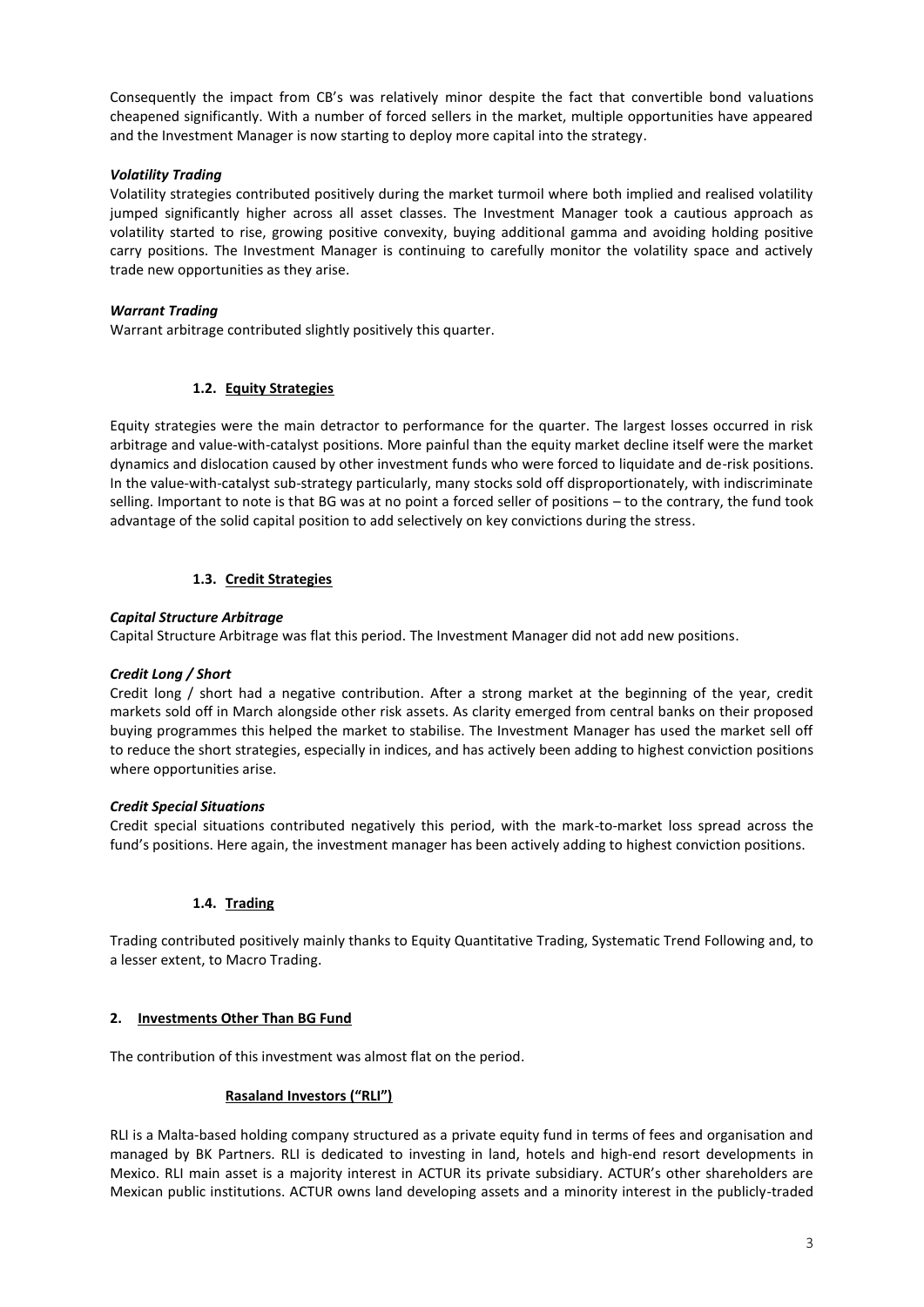company RLH Properties (ticker: RLHA:MM). RLI announced that it has received an offer for RLH Properties. The sale of this significant asset is still conditional.

Pending completion of the RLH sale, the current value of the investment in RLI is kept unchanged by BGIM. The December 2019 NAV of RLI is lower than the preceding December 2018 NAV because RLI is valuing RLH based on the agreed transaction price in the pending sale of RLH. The discount applied by BGIM to the latest NAV of RLI is accordingly reduced from 50% to 44.79%.

# **IV. OUTLOOK**

The significant market dislocation, increase in volatility and spread widening of the past few weeks has created opportunities for the Investment Manager which have been largely absent for 5-10 years. Many of these opportunities and strategies are non-directional arbitrage and volatility-based situations where the risk-reward is extremely attractive and is often combined with idiosyncratic clearly-identifiable hard-catalyst pay-offs. During the course of the sell-off and currently, BG Fund has maintained robust levels of excess margin and unencumbered cash. The Investment Manager has used this excess capital and the market stress to add to highest conviction positions and in addition has been building positions in new opportunity areas.

The Investment Manager continues to be fully committed to the strategies of the Company.

For further information contact:

#### **Boussard & Gavaudan Investment Management LLP**

| Emmanuel Gavaudan    | (London) | +44 (0)20 3751 5389  |
|----------------------|----------|----------------------|
| François-Xavier Baud | (London) | +44 (0) 20 3751 5395 |